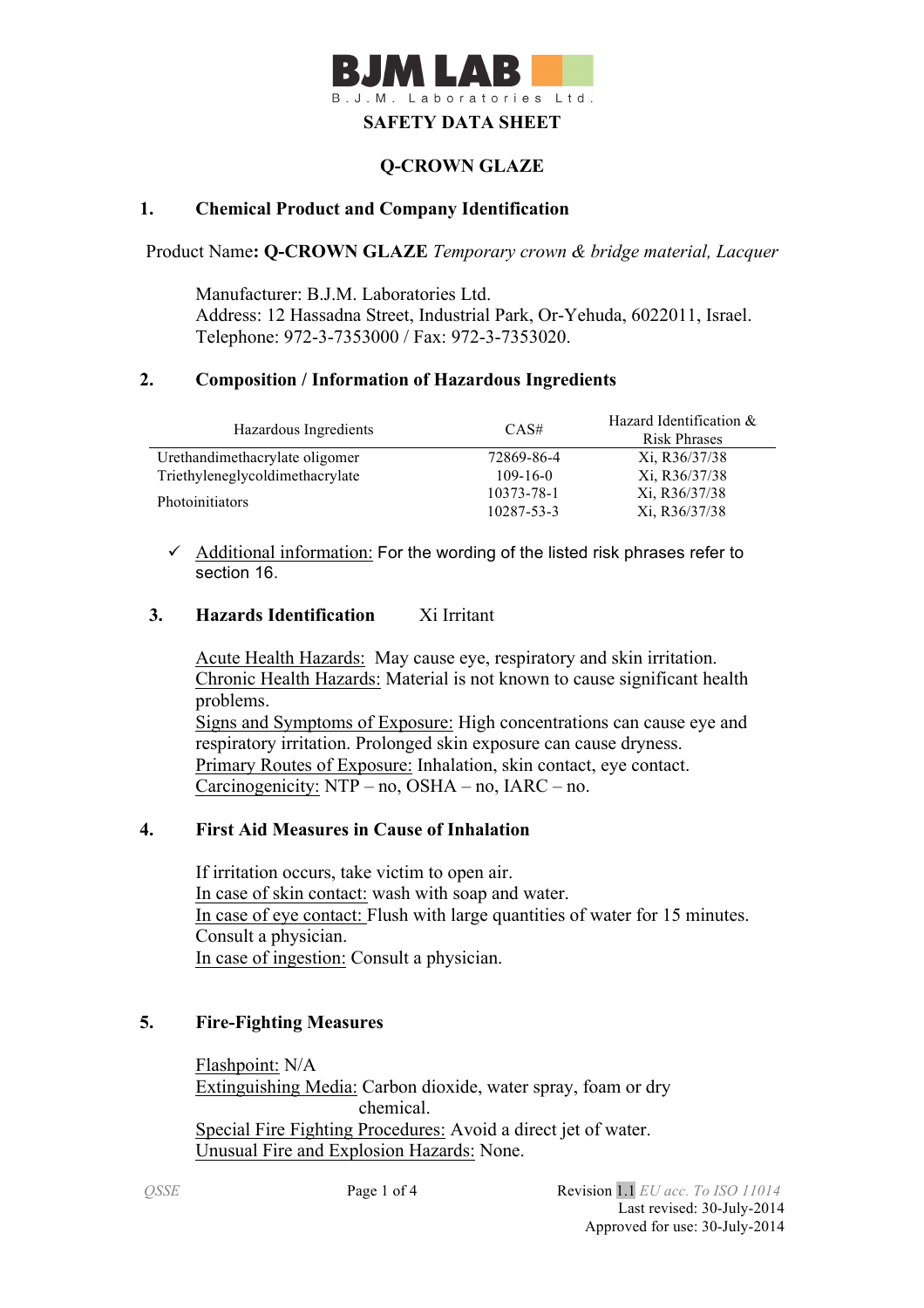

#### **6. Accidental Release Measures**

 Environmental Precautions: Avoid seepage into suvers and water supplies. Clean-Up Procedure: Contain spill and pick up material with a suitable absorbent material. Place absorbent into a container for later disposal. Clean spill area with detergent and water.

#### **7. Handling and Storage**

 Handling: No special measures necessary if handled according to instructions. Storage: Keep container tightly closed when not in use. Store in a cool, dry location. Keep material in original packaging.

## **8. Exposure Controls/ Personal Protection**

 Exposure Controls: Use only in well ventilated areas. Hand and Skin Protection: Avoid unnecessary skin contact. Wear latex gloves when handling. Hygiene Measures: Remove spilled material from skin and clothing. Do not eat or drink when handling this material.

## **9. Physical and Chemical Properties**

Appearance: White paste. Odor: Specific odor. Boling Point/ Range: N/A Evaporation Bate (water  $= 1$ ): N/A Vapor Density ( $Air = 1$ ):  $N/A$ Solubility in Water: Insoluble

#### **10. Stability and Reactivity**

 Stability: This material is stable. Hazardous Reactions: None if handled according to directions Hazardous Polymerization: May occur. Conditions to Avoid: Heat; UV-light. Incompatibility: Free radicals, reducing agents, heavy metal ions. Hazardous Decomposition Products: Carbon dioxide, carbon monoxide, acrylic decomposition products, depending on conditions of heating and burning.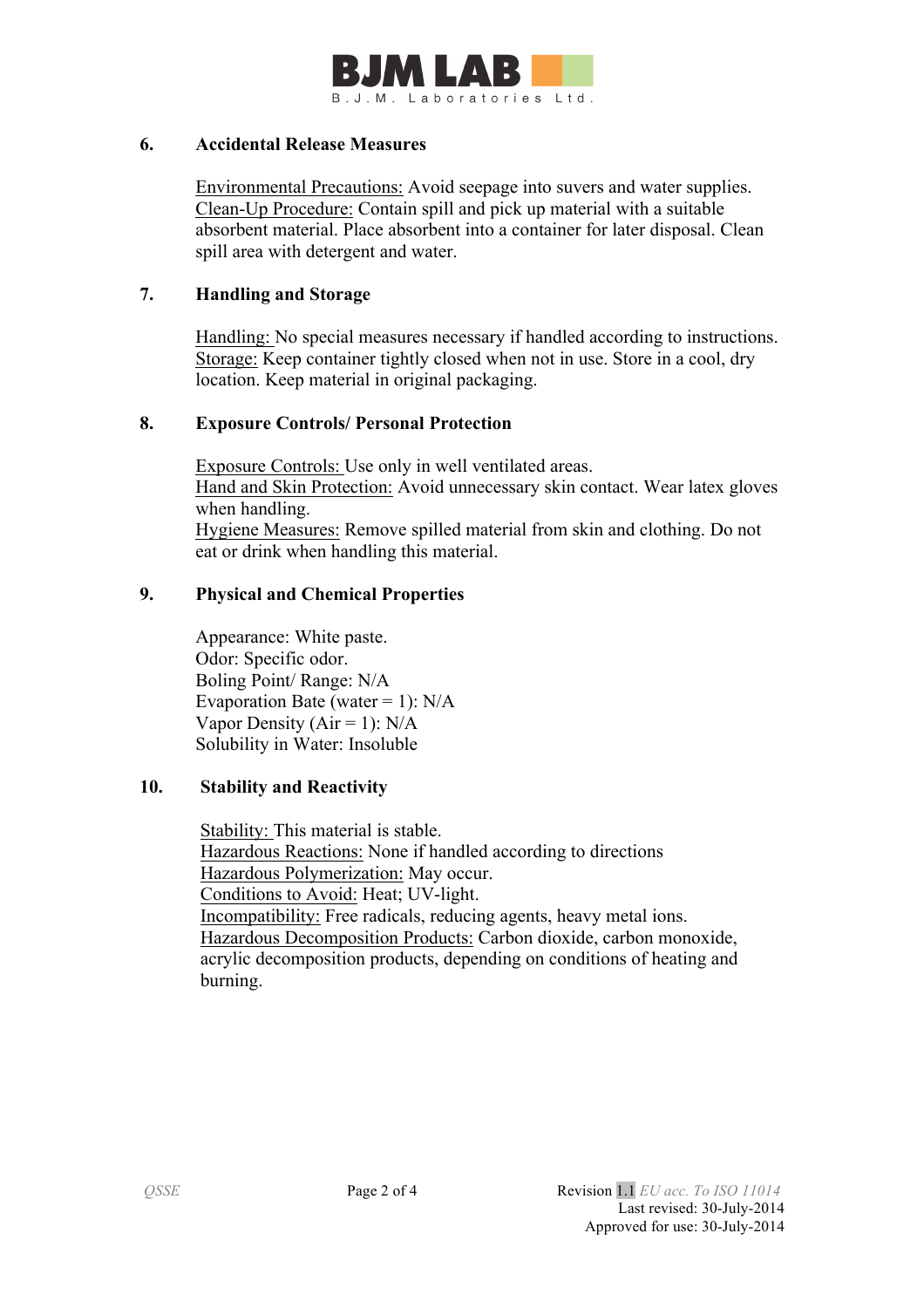

#### **11. Toxicological Information**

Acute oral toxicity: LD50 (rat) > 5000 mg/kg Irritation of Skin: Dryness and Irritation possible upon prolonged exposure. Allergic Effects: Methacrylate sensitive individuals may exhibit an allergic reaction.

## **12. Ecological Information**

 Do not discharge into suvers or water supplies. Environmental persistence and degradability: No data available. Ecotoxicity: No data available.

#### **13. Disposal Considerations**

 May be disposed of in landfill or incinerator In accordance with local, state and federal regulations.

## **14. Transport Information**

| 14.1 Transport at land | <b>ADR</b>             | <b>RID</b>       |
|------------------------|------------------------|------------------|
|                        | UN Number              | Kemler<br>Number |
|                        | Packing Group          |                  |
|                        | Proper shipping name   |                  |
| 14.2 Transport at sea  | <b>ADNR</b>            | <b>IMDG</b>      |
|                        | UN Number              |                  |
|                        | <b>EMS</b>             | <b>MFAG</b>      |
|                        | Packing Group          |                  |
|                        | Proper shipping name   |                  |
| 14.3 Air transport     | <b>ICAO / IATA-DGR</b> |                  |
|                        | UN Number              |                  |
|                        | Proper shipping name   |                  |
|                        | Subsidiary Risk        |                  |
|                        | Labels                 |                  |
|                        | Packing Group          |                  |

 U.S. DOT Shipping Name: Not Regulated U.S. DOT Hazard Class: None U.N/ N.A. Number: None U.S. Dot Packing Group: None Other: Not considered hazardous cargo.

## **15. Regulatory Information**

This product requires classification according to the criteria of EC. The product is a medical device according to the EC-directive 93/42.

15.1 UN Number 15.2 National regulations